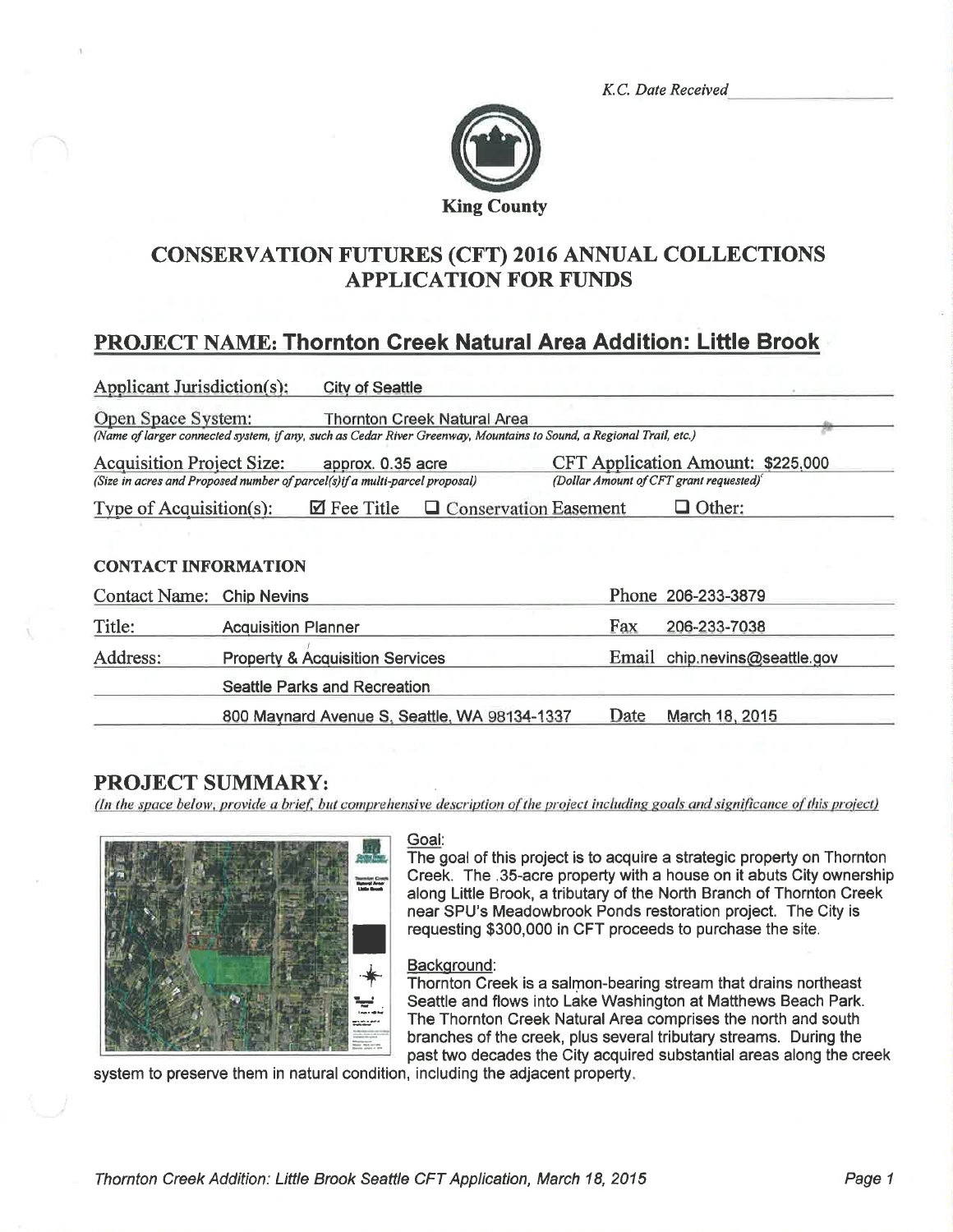#### 1. OPEN SPACE RESOURCES

Please review the attached evaluation criteria. For the **proposed acquisition parcel(s)**, please (1) mark only those criteria that apply, and  $(2)$  thoroughly, yet succinctly describe in the space below how the proposed acquisition satisfies each marked criteria.

- $\boxtimes$  A. Wildlife habitat or rare plant reserve
- $\boxtimes$  B. Salmon habitat and aquatic resources
- $\boxtimes$  C. Scenic resources
- $\Box$  D. Community separator
- $\Box$  E. Historic/cultural resources
- $\boxtimes$  F. Urban passive-use natural area/greenbelt
- $\boxtimes$  G. Park/open space or natural corridor add.
- $\boxtimes$  H. Passive recreation opportunity/unmet needs
- A. Purchasing this property will add to City ownership along this stretch of Little Brook, a tributary of the North Branch of Thornton Creek, ln northeast Seattle, this area is significant riparian woodland and provides important habitat for wildlife.
- B. The purchase of this property would continue the City's effort at protecting Little Brook, a tributary that joins the North Branch of Thornton Creek just above the Meadowbrook Ponds restoration project completed by Seattle Public Utilities. Salmonid returns in the Thornton Creek system have increased greatly in response to streàm protection and enhancement efforts. The Thornton Creek system has the highest hydrologic integrity of any creek system in Seattle, based on considerations such as stream length and tributaríes. The system also has the greatest existing and potential diversity of fish populations in Seattle, including Chinook, sockeye, coho, steelhead, rainbow trout and resident cutthroat. The streambed is in natural condition on this property so it is a good site for habitat enhancement.
- C. The targeted site supports mature native conifers and is a neighborhood scenic resource. It is visible along 35<sup>th</sup> Avenue NE, a local arterial, and from the footpath that traverses unopened NE 117<sup>th</sup> Street to the south of the site.
- F. The targeted property is adjacent to 1.9 acres of protected riparian land along the Little Brook tributary of Thornton Creek, an íconic landscape in NE Seattle.
- G. The proposed acquisition willfacilitate stream enhancement, increased floodplain retention of high flow resulting from storm water runoff coming from surrounding areas and additional passive-use recreation-Besides including a portion of Little Brook, this property includes a flat bench above the creek along 35<sup>th</sup> Avenue NE that could be a viewing area for the community.
- H. The site will facilitate use of the existing park for nature education, bird watching and nature viewing. By providing visual access to Thornton Creek, it will also facilitate voluntary stewardship and conservation activities, which have recreation value as well as value for resource protection,

Thornton Creek Addition: Little Brook Seattle CFT Application, March 18, 2015 **Page 2** Page 2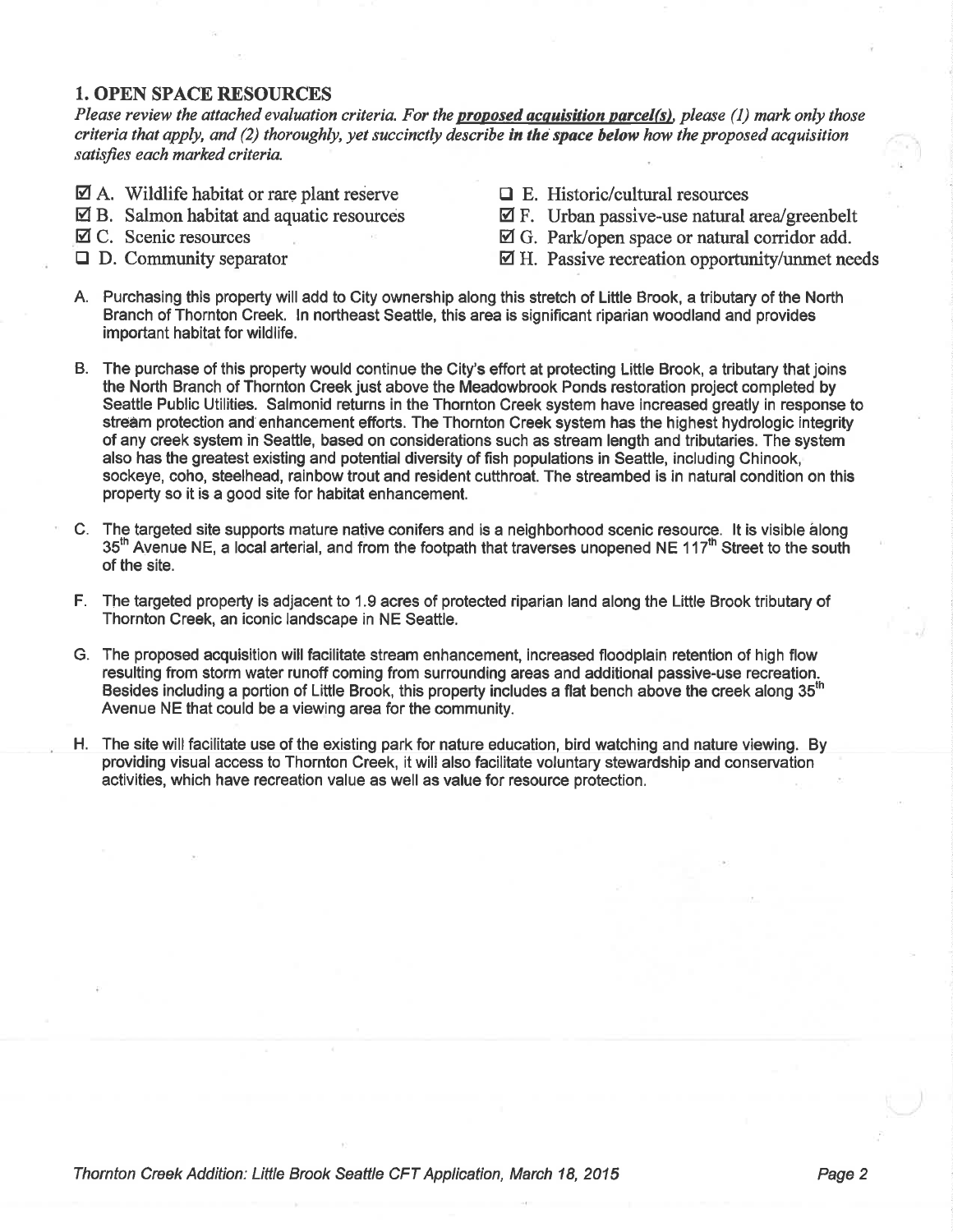### 2. ADDITIONAL FACTORS

For the **proposed acquisition parcel(s)**, please (1) mark all criteria that apply, and (2) thoroughly, yet succinctly describe in the space below how the proposed acquisition satisfies each marked criteria.

- $\boxtimes$  A. Educational/interpretive opportunity
- $\boxtimes$  B. Threat of loss of open space resources
- $\boxtimes$  C. Ownership complexity/willing seller(s)/ownership interest proposed
- $\boxtimes$  D. Partnerships Describe any public or private partnerships that will enhance this project:
- $\boxtimes$  E. Is the property identified in an adopted park, open space, comprehensive, or community plan?
- $\Box$  F. Transferable Development Credits (TDC) participation
- A. Properties that are preserved along Thornton Creek provide outdoor laboratories for the Homewaters Project (http://www.homewatersproject.org/), which is a collaboration of students, teachers, residents, and other decision-makers who work together to understand and actively care for the Thornton Creek watershed. This, in turn, helps students to develop the habits, attitudes, skills and knowledge of stewards, citizens and leaders. Developed, led and supported by community, for community, this educational program is administratively based at North Seattle Community College.

One of the many factors that make the Thornton Greek watershed a unique and remarkable place is the fact that crammed within this small, twelve-square-mile area are 35 schools that are active in watershed cooperation and that serve a wide range of students: large schools, tiny schools - schools for those just starting, schools for the most advanced graduate students - urban schools, suburban schools - wellsupported schools, poorly-supported and overcrowded schools. The property is located within one mile of four public schools, one private school and a Seattle Public Library. lt is anticipated that the public and private elementary schools will use the site for field trips and service opportunities.

- B. The real estate market in NE Seattle is red hot; developers are snapping up all underdeveloped properties. lf the City does not buy the property now, it will be redeveloped and the opportunity will be lost.
- C. The owner of the property, a real estate broker, recently contacted Seattle Parks to see if we were interested in acquiring it as part of our Thornton Creek holdings before he put in on the open market. However, as with other under-developed properties, the City's experience is that owners are willing to sell, contingent on the City's ability to negotiate an acceptable value.
- D. The acquisition of this property implements and extends the goals of the 2000 Thornton Creek masterplan developed by Seattle Public Utilities. Seattle Parks and Seattle Public Utilities have partnered on several projects in the Thornton Creek watershed as part of their cooperative effort to protect and enhance water quality and associated natural resource values in the watershed. While Parks' green space acquisitions have been concentrated in a series of nodes along the creek system, SPU is able to complement these efforts by its jurisdiction and stormwater easement rights over the watercourses themselves. Other partnerships include Homewaters Project described above, and the Thornton Creek Alliance, who have been instrumental in the restoration of the City property just to south.
- E. The targeted properly is a priority of the Thornton Creek Alliance, and its acquisition is consistent with the North Neighborhood Plan and the Seattle Parks and Recreation Plan 2000, which states: "Acquire natural areas in stream corridors as they become available."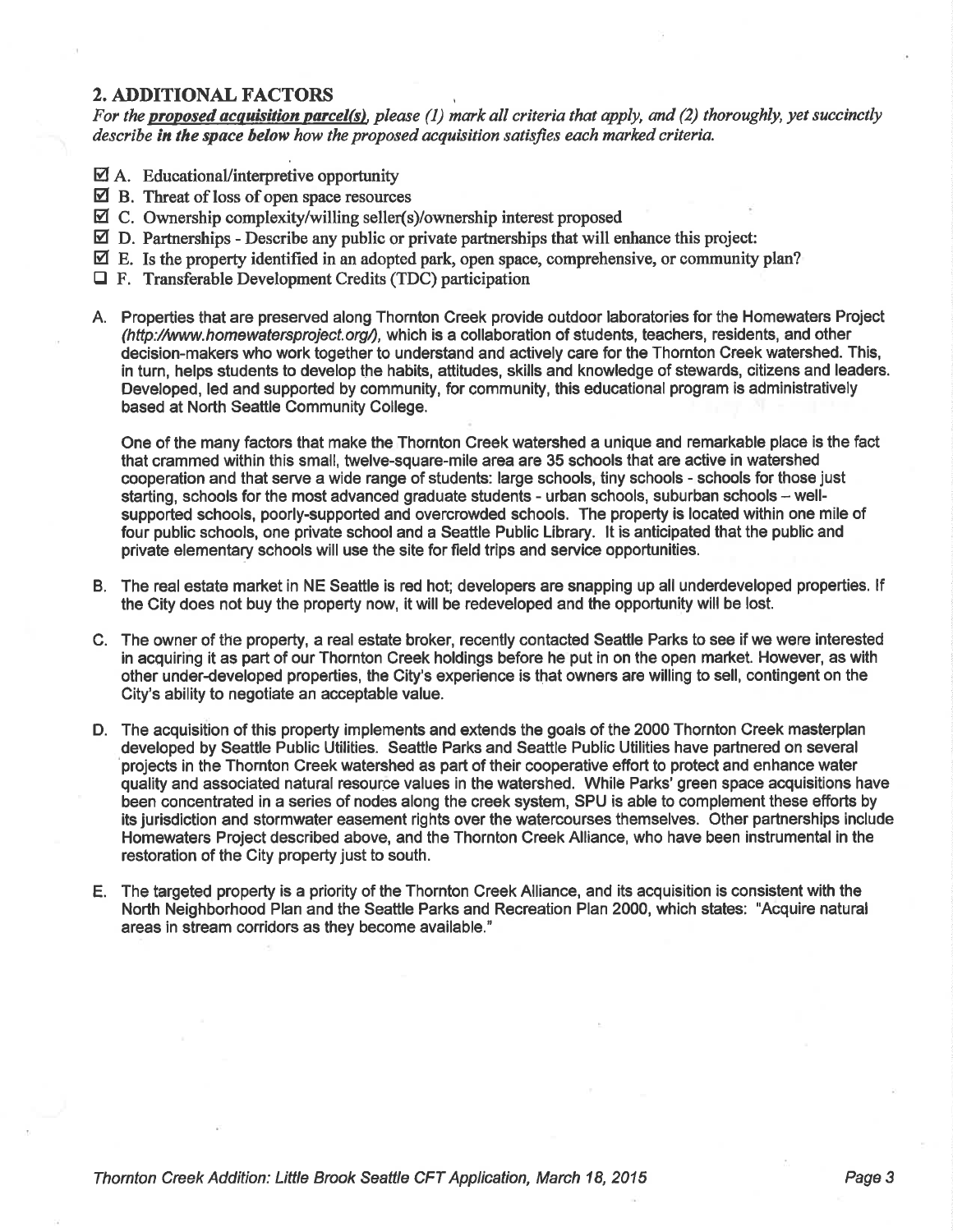### **3. STEWARDSHIP AND MAINTENANCE**

How will the property be stewarded and maintained? Does the property lend itself to volunteer stewardship opportunities? How will ongoing stewardship and maintenance efforts be funded?

Seattle Parks will maintain the park as part of the other properties along this stretch of Thornton Creek. The Thornton Creek Alliance and other community groups are also actively working on stream enhancement projects in partnership with Parks and Seattle Public Utilities. These groups will likely help to steward the new property.

## **4. PROJECT BUDGET**

| 1) TOTAL CFT APPLICATION AMOUNT <sup>a</sup> | <b>CFT: \$225,000</b> |  |
|----------------------------------------------|-----------------------|--|
| 2) TOTAL PEL APPLICATION AMOUNT <sup>b</sup> | <b>PEL:</b>           |  |

\*Allowable acquisition costs (Ordinance 14714): The disbursement of funds shall be made only for capital project expenditures that include costs of acquiring real property, including interests in real property, and the following costs: the cost of related relocation of eligible occupants, cost of appraisal, cost of appraisal review, costs of title insurance, closing costs, pro rata real estate taxes, recording fees, compensating tax, hazardous waste substances reports, directly related staff costs and related legal and administrative costs, but shall not include the cost of preparing applications for conservation futures funds.

#### **Estimation of property value:**

Briefly describe how land values have been estimated, i.e. appraisal, property tax assessment, asking price, letter of value or other means.

Estimation of property value: Appraisal by independent contract MAI appraiser

| <b>ESTIMATED PROJECT COSTS (dollars)</b>               | (a range may be included) |
|--------------------------------------------------------|---------------------------|
| Total property interest value                          | \$450,000                 |
| Title and appraisal work                               |                           |
| Closing, fees, taxes                                   |                           |
| Relocation                                             |                           |
| Hazardous waste reports                                |                           |
| Directly related staff, administration and legal costs |                           |
| <b>Total Project Costs (CFT and other funds)</b>       | \$450,000                 |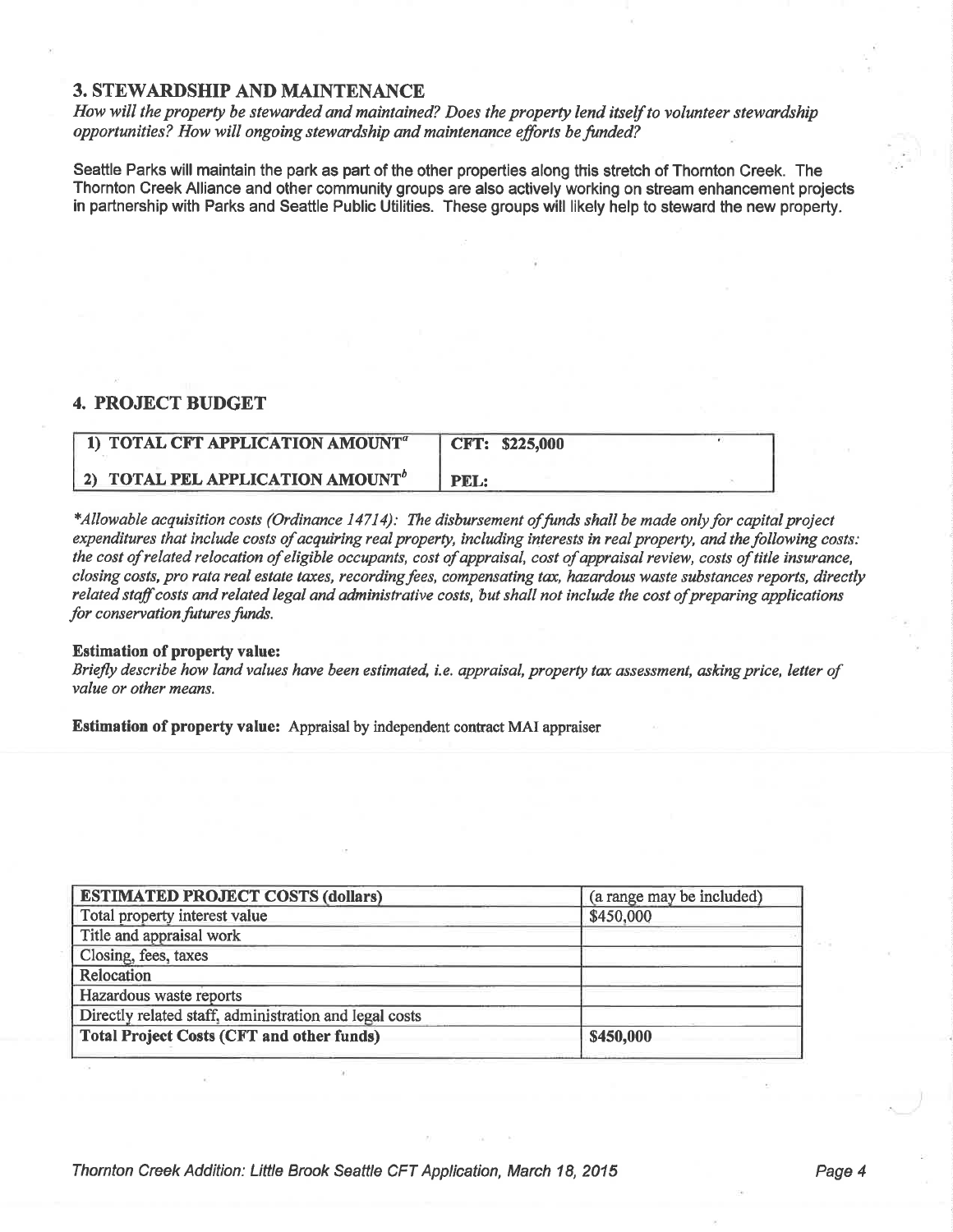| <b>MATCHING FUNDS: Existing Sources</b><br>(CFT can only provide a maximum of 50% of anticipated<br>project costs) | <b>DATE</b><br>(Expended or Committed) | <b>DOLLAR AMOUNT</b><br>(Expended or Committed) |
|--------------------------------------------------------------------------------------------------------------------|----------------------------------------|-------------------------------------------------|
| 2008 Parks and Green Spaces Levy                                                                                   | November 2008                          | \$225,000                                       |
|                                                                                                                    |                                        |                                                 |
|                                                                                                                    |                                        |                                                 |
| <b>Total CFT Funds Previously Received</b><br><b>This Project</b>                                                  |                                        |                                                 |
| <b>Total Matching Funds and Past CFT Funds</b><br><b>Currently Identified</b>                                      |                                        | \$225,000                                       |
| <b>Unidentified Remaining Match Need</b>                                                                           |                                        | \$0                                             |

## Unidentified remaining match need

Please discuss briefly how the unidentified remaining match need above will be met:

Not applicable.

## 5. IN-KIND CONTRIBUTIONS FROM PARTNERSHIPS

| <b>Brief Activity Description</b>                                                                   | <b>Dollar Value of</b><br>In-kind<br><b>Contribution</b> | <b>Status</b><br>(Completed, or<br>Proposed in future?) | <b>Activity Date Range</b><br>(When was activity completed?<br>or, date proposed in future) |
|-----------------------------------------------------------------------------------------------------|----------------------------------------------------------|---------------------------------------------------------|---------------------------------------------------------------------------------------------|
| see earlier discussions of<br><b>Additional Factors and</b><br><b>Stewardship &amp; Maintenance</b> | none claimed                                             |                                                         |                                                                                             |
|                                                                                                     |                                                          |                                                         |                                                                                             |
|                                                                                                     |                                                          |                                                         |                                                                                             |
|                                                                                                     |                                                          |                                                         |                                                                                             |
| <b>TOTAL</b>                                                                                        |                                                          |                                                         |                                                                                             |

6. ATTACHED MAPS (*Two maps are now required: 1) site map and 2) general location map; you* may also include one additional map, aerial photo or site photo)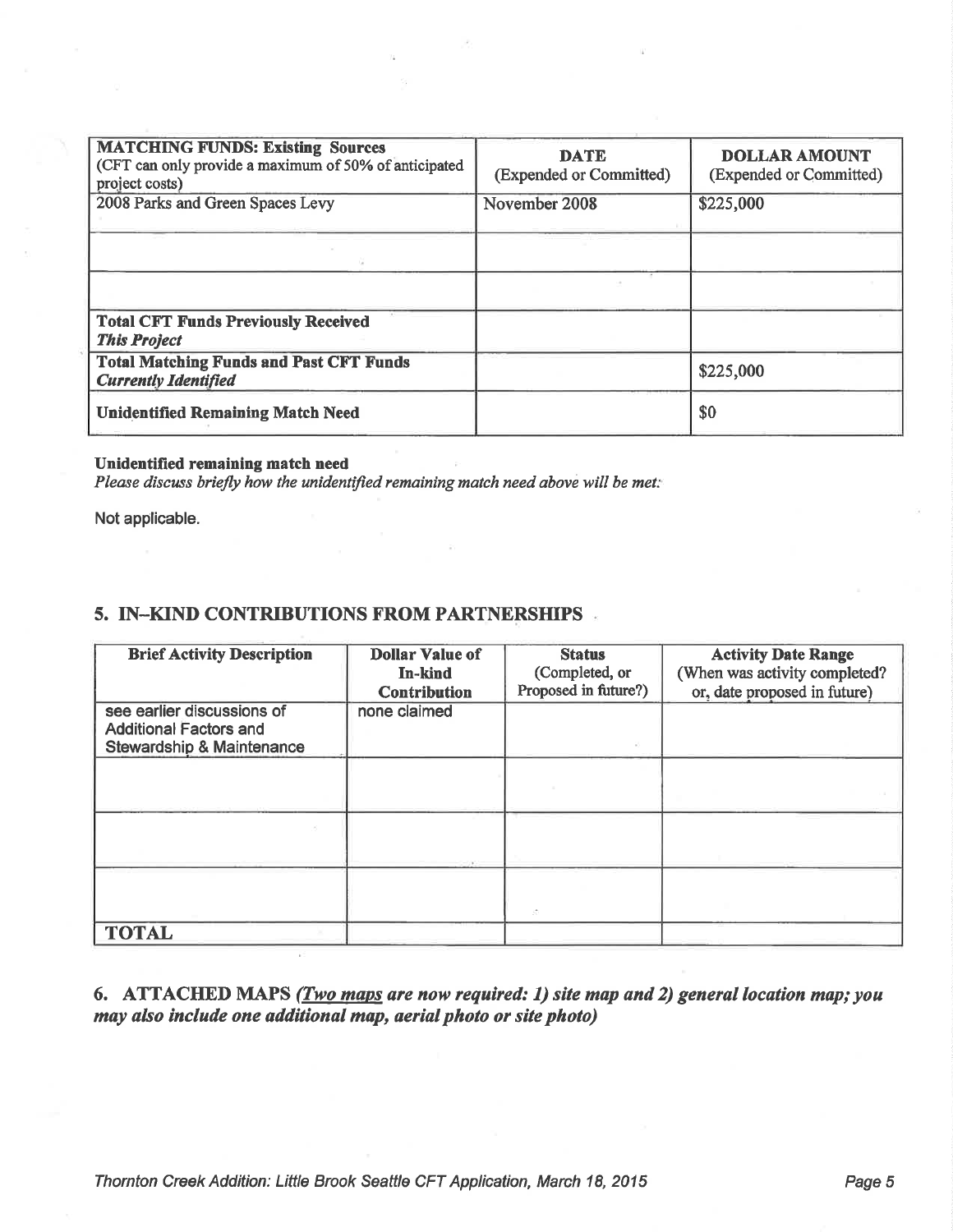

 $\cdot$   $\hspace{0.1cm}$   $\hspace{0.1cm}$